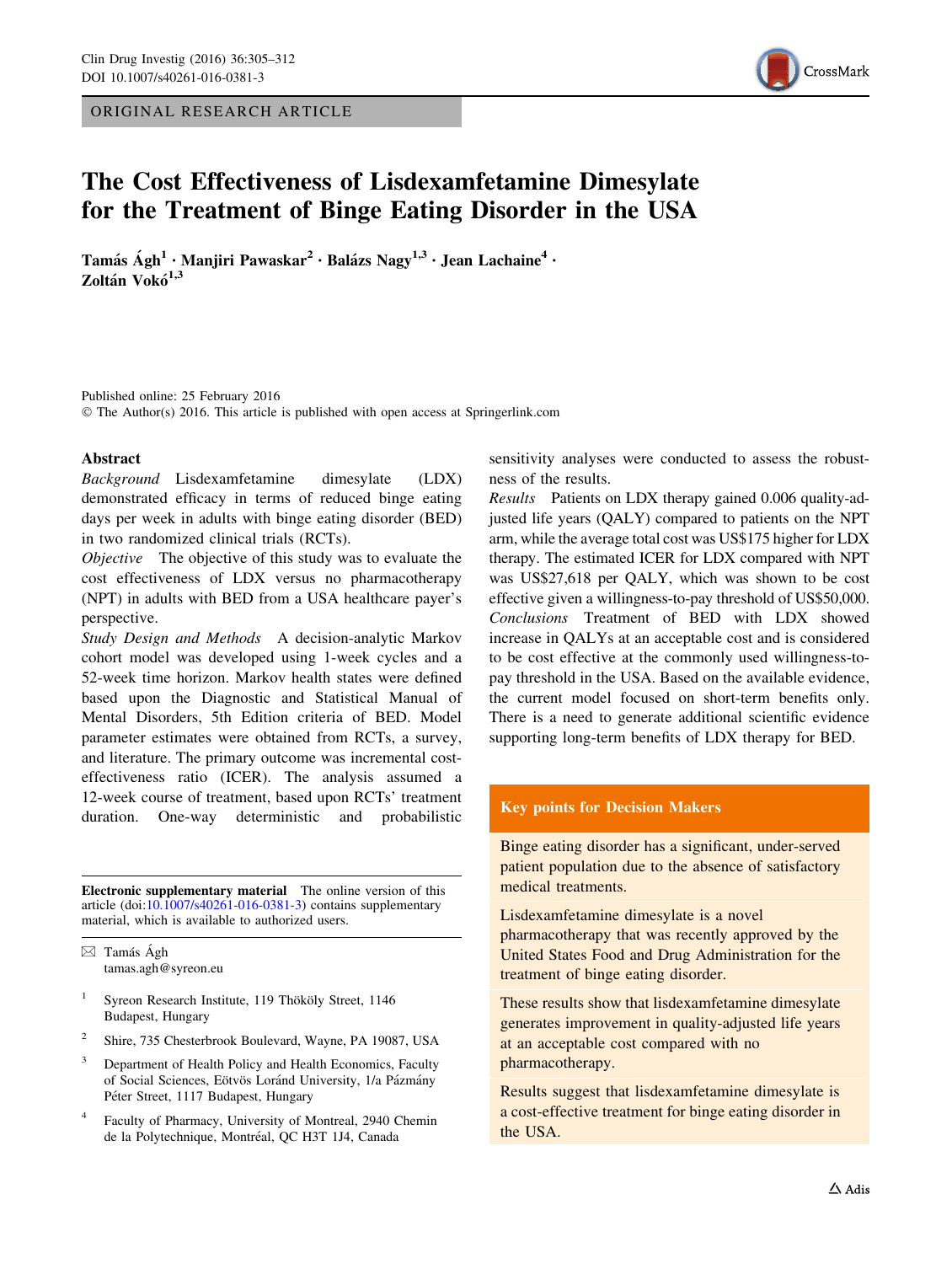## 1 Introduction

Binge eating disorder (BED) is a chronic psychiatric disorder, characterized by recurrent episodes of compulsive overeating (binge eating episodes) during which patients consume larger amounts of food than normal, experience the lack of control and which are not followed by compensatory behaviors (e.g. self-induced vomiting, diuretic or diet pills abuse, or intense exercising) [\[1](#page-6-0)]. Binge eating is often rooted in poor body image, use of food to deal with stress, low self-esteem and dysfunctional thoughts [\[1](#page-6-0)]. BED appears to affect a broader spectrum of the population than anorexia nervosa and bulimia nervosa; the lifetime prevalence of BED is about  $1-2\%$  [\[2](#page-6-0)[–6](#page-7-0)]. With the association of BED and obesity, this disorder becomes a clinically significant disorder that presents both medical and psychiatric issues that impair the health-related quality of life (HRQoL) and increase healthcare utilization [[2,](#page-6-0) [7\]](#page-7-0).

BED has a large, under-served patient population due to the absence of satisfactory medical treatments. This is also supported by the fact that currently only a minority of patients receive a specific treatment for BED [[4,](#page-6-0) [7,](#page-7-0) [8](#page-7-0)]. Therapies are intended to treat and control the symptoms of BED, such as binge eating, overweight, and the disorderspecific psychopathology [[9\]](#page-7-0). Treatment options of BED include pharmacological and non-pharmacological therapies applied alone or in combination. Studies support the effectiveness of non-pharmacological interventions (i.e. cognitive behavioral therapy, interpersonal psychotherapy, dialectical behavior therapy, and behavioral weight-loss therapy) in the treatment of BED [\[10](#page-7-0)]. Nevertheless, nonpharmacological interventions have demonstrated only a minimal impact on weight control in the long term [\[10](#page-7-0)], and may not be suitable for people who have more complex mental health needs, or learning difficulties. While some limited scientific evidence suggests that selective serotonin reuptake inhibitors (e.g. fluoxetine) [[11–13\]](#page-7-0), serotonin– norepinephrine reuptake inhibitors (e.g. duloxetine) [\[14](#page-7-0)], and antiepileptic drugs (e.g. topiramate) [[15,](#page-7-0) [16\]](#page-7-0) have an advantage over placebo for achieving reduced binge eating frequency and decreased body weight, none of these drugs is approved for the treatment of BED [[17\]](#page-7-0).

Lisdexamfetamine dimesylate  $(LDX, Vyvanse^{\circledast})$  50 and 70 mg is a novel pharmacotherapy that was recently approved by the United States Food and Drug Administration (US FDA) for the treatment of adults with BED. LDX demonstrated efficacy versus placebo in decreasing binge eating days per week from baseline in two randomized, placebo-controlled, parallel-group, multicenter studies, with the same design and methods (i.e. SPD489-343 and SPD489-344) [[18\]](#page-7-0). LDX also showed improvement in binge eating-related secondary endpoints (e.g. binge eating

episodes per week, the global impressions of BED improvement, 4-week cessation from binge eating, change in body weight, obsessive/compulsive binge eating symptoms, and triglycerides) [[18\]](#page-7-0). LDX may be a first-line drug therapy option in BED with or without psychotherapy, as determined by physicians.

Under budgetary constraints, cost-effectiveness analyses have increasingly been used as a tool to select health interventions for public financing. Cost-effectiveness analysis permits comparing different treatment options upon these health benefits and economic value [[19\]](#page-7-0). The objective of this study was to assess the cost effectiveness of LDX compared with no pharmacotherapy (NPT, placebo) for the treatment of adult BED patients from a US healthcare payer perspective.

# 2 Methods

A decision-analytic Markov cohort model (Microsoft Excel 2010) was designed using a 52-week time horizon to estimate the cost effectiveness of LDX compared with NPT. NPT was represented by placebo in terms of effect. The model was designed from the healthcare payer perspective in the USA, thus only health outcomes [i.e. quality-adjusted life years (QALYs)] and direct medical costs were considered in the analysis. Because of the 52-week time horizon, no discounting was performed. The choice of this relatively short time horizon can be justified by the lack of long-term data (LDX pivotal trials in BED were 12-week long [[18\]](#page-7-0)) that could be used to inform the economic model in terms of the long-term benefits of LDX therapy in BED.

The Markov model consisted of seven mutually exclusive health states as presented in Fig. [1](#page-2-0) with the duration of each cycle being 1 week. Health states were defined in accordance with Diagnostic and Statistical Manual of Mental Disorders, 5th Edition (DSM-5) criteria [\[1](#page-6-0)]. The 1-week cycle length was chosen because this time period was appropriate to determine DSM-5 binge eating behavior severity states [\[1](#page-6-0)]. Mortality was not included in this analysis as the time horizon of the model was 52 weeks and there were no data available on the effect of LDX on mortality in BED patients.

The model was used to consider a cohort of 1000 adult BED patients. Gender ratio applied in the analysis was based on US-based population estimates [[20\]](#page-7-0) and genderspecific 12-month DSM-5 BED prevalence rates [Kantar Health. VALIDATE study: binge eating disorder final report. 2014. Data on file at Shire; Cossrow N, Russo LJ, Ming EE, Witt EA, Victor TW, Wadden TA. Estimating the prevalence of binge eating disorder in a community sample comparing DSM-IV-TR and DSM-5 criteria. Poster presented at: American Psychiatric Association 167th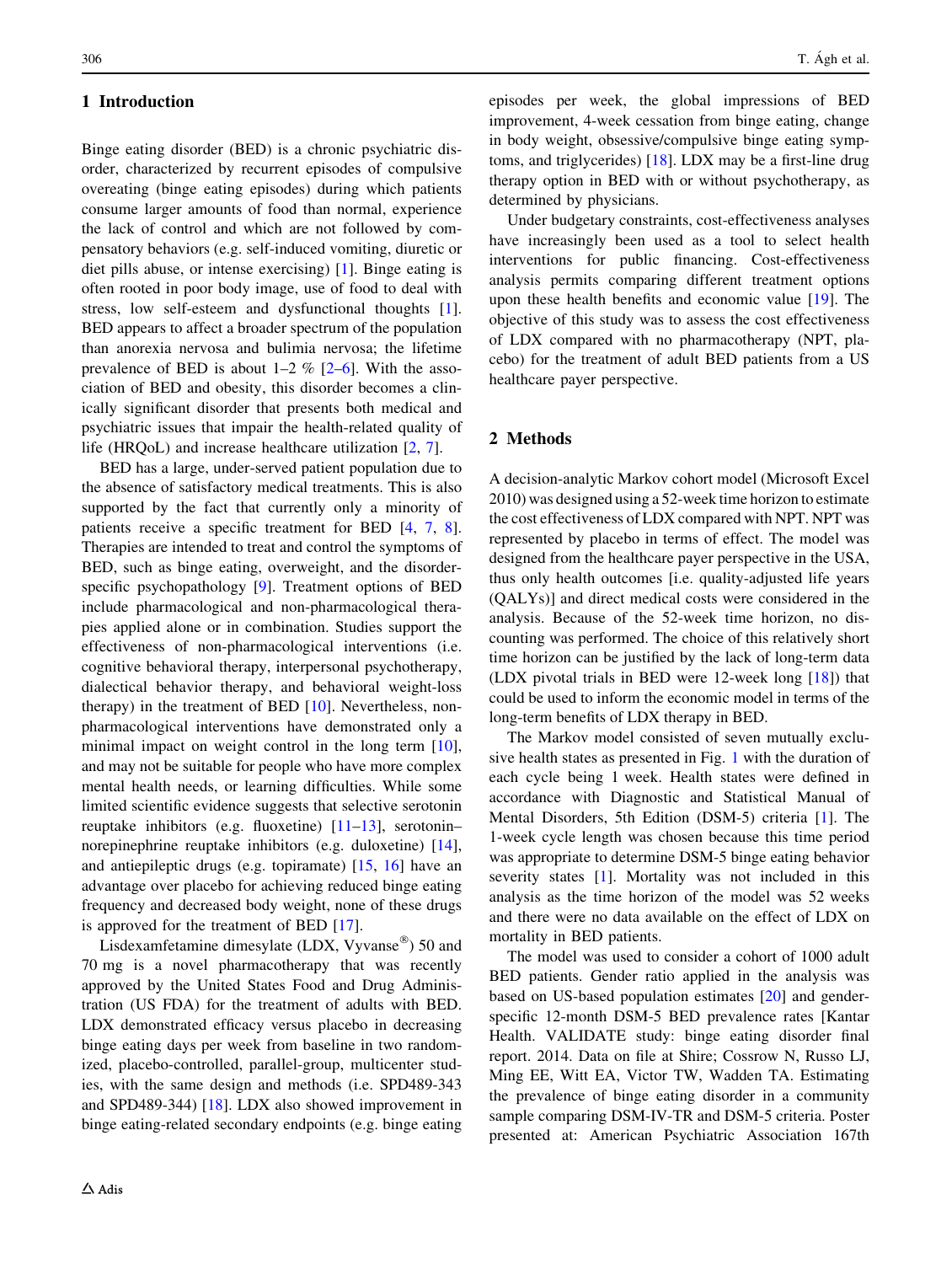<span id="page-2-0"></span>

Fig. 1 Structure and patient pathways of the cost-effectiveness model. Non-symptomatic BED: after full criteria for BED were previously met, but binge eating occurs less than once per week for at least 4 weeks; BED with sub-threshold binge eating behavior week 1, week 2, and week 3: after full criteria for BED were previously met and less than one binge eating episode for 1, 2, or 3 week(s); BED with mild binge eating behavior: after full criteria for BED were

Annual Meeting. May 3–7, 2014. New York, NY]. Binge eating behavior severity characteristics of the patient population entering the model were assumed to match those observed in the Validate Attitudes and Lifestyle Issues in Depression ADHD and Troubles with Eating (VALIDATE) survey [Kantar Health. VALIDATE study: binge eating disorder final report. 2014. Data on file at Shire]. VALIDATE was a self-administered, internet health-based survey completed by US adults, which used a sample source including respondents of the Kantar Health 2012 and 2013 US National Health and Wellness Survey. The survey included questions related to demographics, general health, healthcare utilization, and diagnosed psychiatric disorders, as well as questions designed to assess the DSM-5 criteria for BED. A total of 22,397 respondents completed the VALIDATE survey [Kantar Health. VALI-DATE study: binge eating disorder final report. 2014. Data on file at Shire; Cossrow N, Russo LJ, Ming EE, Witt EA, Victor TW, Wadden TA. Estimating the prevalence of binge eating disorder in a community sample comparing DSM-IV-TR and DSM-5 criteria. Poster presented at: American Psychiatric Association 167th Annual Meeting. May 3–7, 2014. New York, NY]. Characteristics of population entering the model are shown in Table 1.

The choice of using NPT (placebo) as comparator is supported by the facts that  $(1)$  no comparative data with other intervention exist and there is no ongoing LDX clinical trial with active comparator, (2) no other drug previously met and 1 to 3 binge eating episode(s) per week; BED with moderate binge eating behavior: after full criteria for BED were previously met and more than three to seven binge eating episodes per week; BED with severe and extreme binge eating behavior: after full criteria for BED were previously met and more than seven binge eating episodes per week. BE binge eating, BED binge eating disorder

Table 1 Patient population entering the model

| Parameters                                               | Values $(\%)$ |
|----------------------------------------------------------|---------------|
| Female <sup>a</sup>                                      | 62.93         |
| Binge eating behavior severity distribution <sup>b</sup> |               |
| BED with mild binge eating behavior                      | 51.45         |
| BED with moderate binge eating behavior                  | 47.09         |
| BED with severe and extreme binge eating behavior        | 1.46          |
|                                                          |               |

BED binge eating disorder

<sup>a</sup> Data source: US based population estimates (projected for 2015): US Census Bureau [[20](#page-7-0)], gender-specific 12-month BED prevalence rates (DSM-5, projected for the US population): VALIDATE survey [Kantar Health. VALIDATE study: binge eating disorder final report. 2014. Data on file at Shire; Cossrow N, Russo LJ, Ming EE, Witt EA, Victor TW, Wadden TA. Estimating the prevalence of binge eating disorder in a community sample comparing DSM-IV-TR and DSM-5 criteria. Poster presented at: American Psychiatric Association 167th Annual Meeting. May 3–7, 2014. New York, NY]

<sup>b</sup> Data source: VALIDATE survey [Kantar Health. VALIDATE study: binge eating disorder final report. 2014. Data on file at Shire]

therapy is approved for the treatment of BED in the USA, and (3) currently only a minority of BED patients receive pharmacological and/or non-pharmacological treatment specifically for their eating disorder [\[2](#page-6-0)].

There are no real-world data on the expected duration of LDX therapy in BED. In the analysis, the treatment length was set to 12 weeks with steady relapse after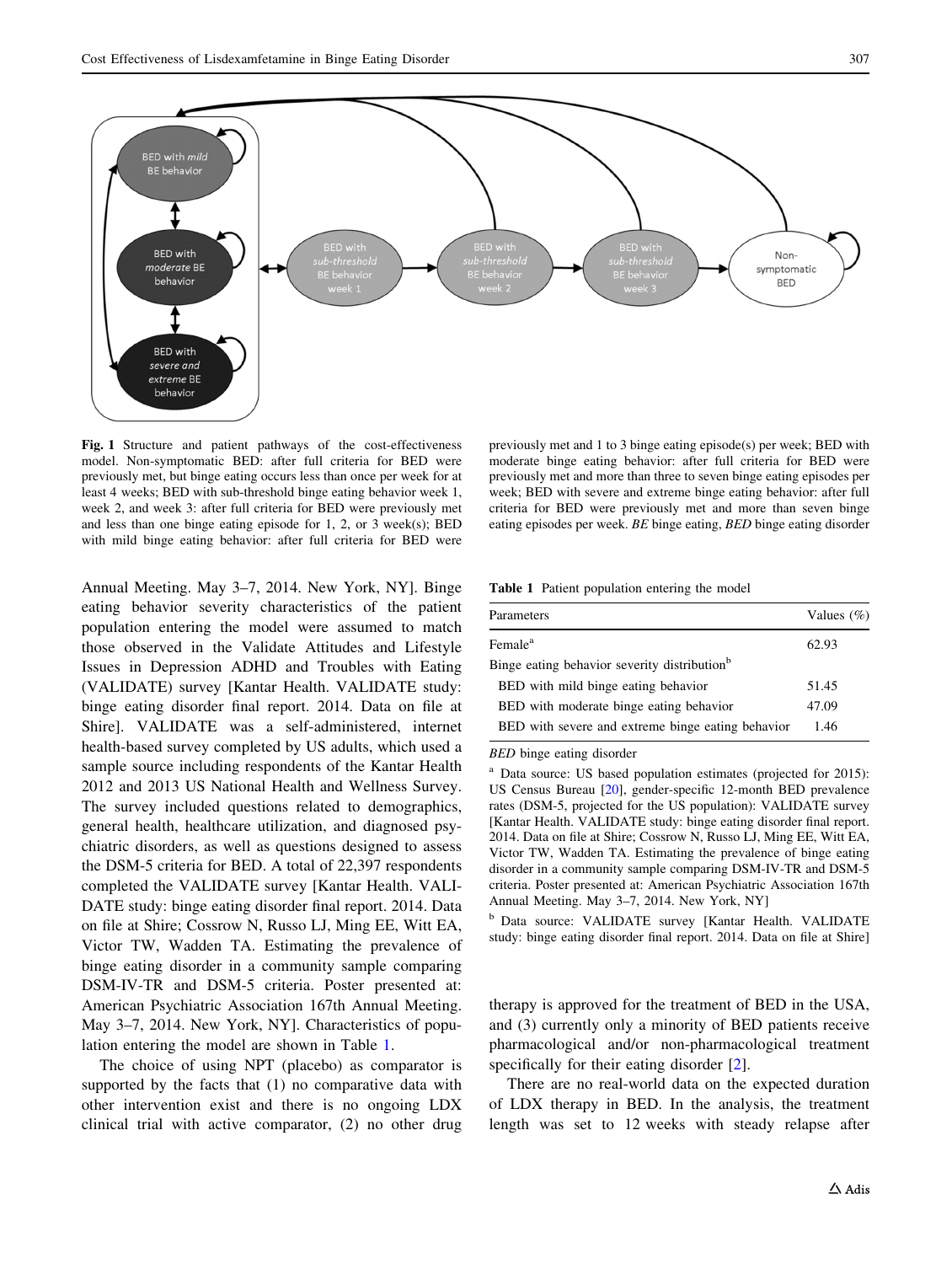treatment was completed, which was chosen for the following reasons: (1) in the LDX pivotal clinical trials the treatment period was 12 weeks long  $[18]$  $[18]$ ; and  $(2)$  when conducting this analysis no efficacy data for long-term treatment existed and there were no data on recurrence and remission of BED after the discontinuation of LDX therapy.

Transition probabilities between Markov health states were calculated based on individual binge eating behavior severity data (i.e. number of binge eating episodes in the last week) from the pivotal clinical trials [[18\]](#page-7-0) for both LDX and NPT arms. Online Resource 1 depicts the transition probability matrices for LDX and NPT arms. The model assumed steady relapse after LDX treatment was completed, thus after the 12th cycle transition probabilities were equal in both arms. Discontinuation due to adverse events (AEs) on the LDX arm was considered in the analysis.

Utility values were estimated based on the EQ-5D-5L individual patient level data of the pivotal clinical trials [\[18](#page-7-0)] by applying the EQ-5D-5L value set developed by EuroQol Group, using US population norms (Table 2).

The model considered two types of costs: drug costs and medical costs (medical costs included resource utilization costs and costs of adverse events). The wholesale acquisition cost of LDX was US\$6.63 per pill for the 50 and 70 mg strengths. Healthcare utilization data were derived from the VALIDATE study [Kantar Health. VALIDATE study: binge eating disorder final report. 2014. Data on file at Shire]. Healthcare utilization could be calculated for the following two health states: (1) non-symptomatic BED (as described previously in Fig. [1\)](#page-2-0), and (2) symptomatic BED (all patients who do not meet the criteria of non-symptomatic BED health state; i.e. BED with sub-threshold binge eating behavior week 1–3, BED with mild binge eating behavior, BED with moderate binge eating behavior, and BED with severe and extreme binge eating behavior Markov health states). Health service unit costs were derived from the 2012 Medical Expenditure Panel Survey (MEPS) [\[21](#page-7-0)]. All cost data applied in the model were inflated to the year of 2013 using US-specific gross domestic product deflator [\[22](#page-7-0)]. For weekly healthcare utilization data and health service unit costs, please see Table [3](#page-4-0).

Treatment-emergent AEs related to LDX therapy occurring in more than 5 % of subjects in the pivotal clinical trials [\[18\]](#page-7-0) were considered in the analysis, i.e. dry mouth, insomnia, headache, nausea and decreased appetite (weekly incidence rates of AEs were 0.64, 0.29, 0.13, 0.18, and 0.13 %, respectively). Costs of AEs were assumed to be resolved during the cycle in which the AE took place. Costs of AEs per week associated with LDX therapy were calculated by multiplying the weekly incidence of AEs with cost of family doctor visit (US\$154.62) [\[22](#page-7-0)]. Disutilities linked to AEs were considered during the utility estimation of health states [[18\]](#page-7-0). Patients who discontinued therapy were assumed to generate the mean utility and mean cost per week of patients on NPT arm (0.0175 QALY per week, US\$132.05 per week).

By systematically changing the base-case estimates [i.e. each variable by  $\pm 10$  % (utility values were maximized at 1.00, thus utility of non-symptomatic BED health state could be increased only by 5.35 %; to be able to compare the effect of uncertainty related to utility variables  $\pm$ 5.35 % were applied for all utility variables), a series of one-way deterministic sensitivity analyses (DSA) was programmed and run through the model to find the most sensitive parameters [[23\]](#page-7-0). Probabilistic sensitivity analysis (PSA) was also performed to account for the simultaneous effect of uncertainty relating to model parameter values; 10,000 model iterations were run by using Monte Carlo simulation. In the PSA, transition probabilities, utilities and AE incidence rates were sampled from beta distributions, and healthcare utilization frequencies and costs were sampled from gamma distributions. Parameters for sampling distributions were derived from point estimates and standard errors for each variable [[24\]](#page-7-0).

Quality-control procedures were performed by a modeler not involved in the model development according to a pre-specified test plan and included both programming validation and the verification of all input data with their original sources. In addition, a series of diagnostic tests were conducted to confirm that the model was correctly applying all formulas.

| <b>Table 2</b> Utility values per<br>Markov health states | Markov health states                                    | Utility values |
|-----------------------------------------------------------|---------------------------------------------------------|----------------|
|                                                           | Non-symptomatic BED                                     | 0.949          |
|                                                           | BED with sub-threshold binge eating behavior week $1-3$ | 0.939          |
|                                                           | BED with mild binge eating behavior                     | 0.909          |
|                                                           | BED with moderate binge eating behavior                 | 0.886          |
|                                                           | BED with severe and extreme binge eating behavior       | 0.877          |

BED binge eating disorder

Data source: SPD489-343 and SPD489-344 clinical trials [[18\]](#page-7-0)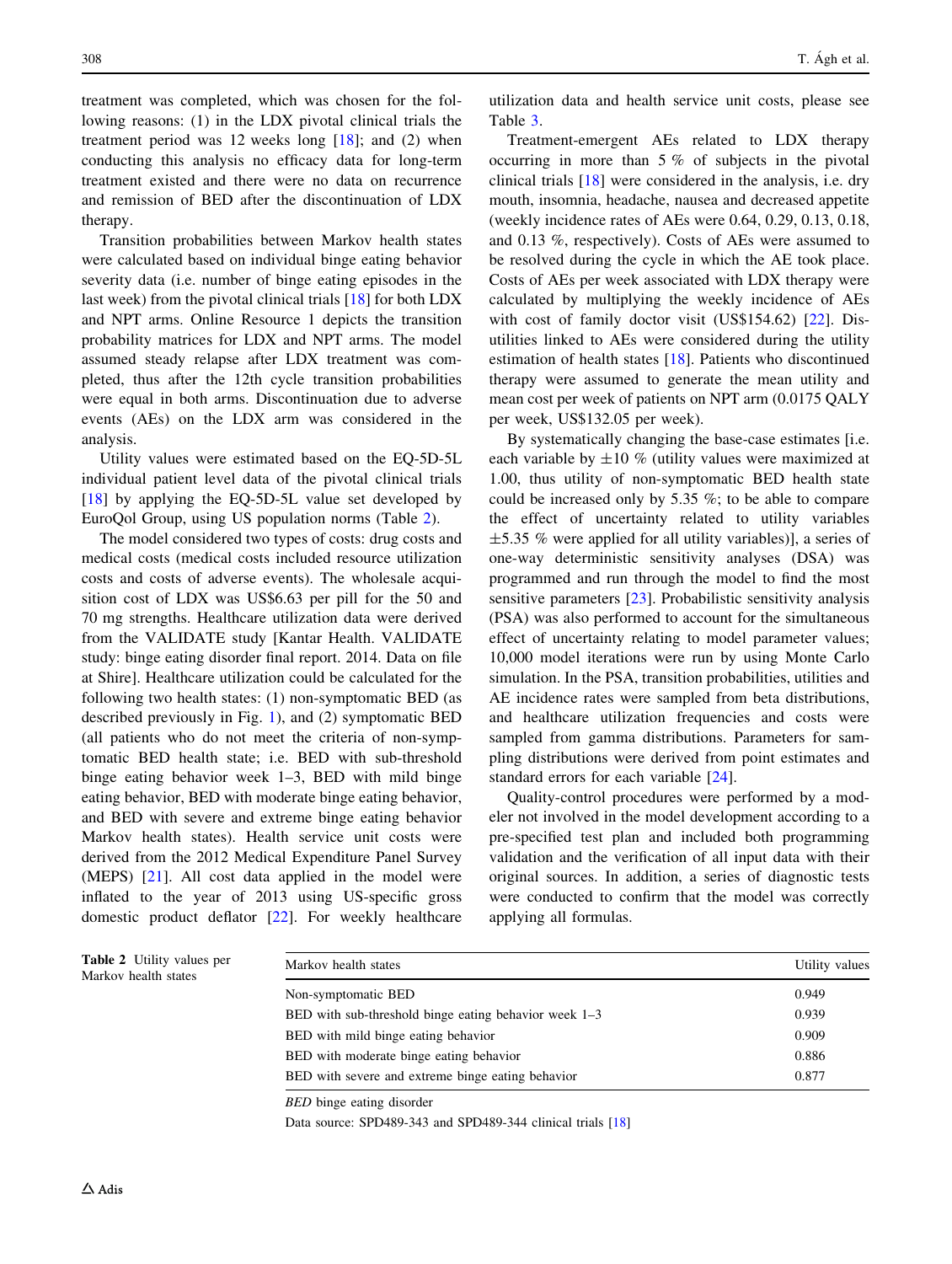<span id="page-4-0"></span>

|  |  | <b>Table 3</b> Weekly healthcare utilization data and health service unit costs |  |  |  |  |  |  |  |
|--|--|---------------------------------------------------------------------------------|--|--|--|--|--|--|--|
|--|--|---------------------------------------------------------------------------------|--|--|--|--|--|--|--|

|                                       | Non-symptomatic BED<br>Mean number of visits per week <sup>d</sup> | Symptomatic BED<br>Mean number of visits per week <sup>d</sup> | Cost per unit <sup>b</sup><br>$2013$ USD <sup>e</sup> |
|---------------------------------------|--------------------------------------------------------------------|----------------------------------------------------------------|-------------------------------------------------------|
| General internist/family doctor visit | 0.0591                                                             | 0.0921                                                         | \$163.41                                              |
| Psychiatrist visit                    | 0.0061                                                             | 0.0238                                                         | \$157.46                                              |
| Psychologist visit                    | 0.0049                                                             | 0.0171                                                         | \$143.64                                              |
| Psychotherapist visit                 | 0.0117                                                             | 0.0330                                                         | \$143.64                                              |
| Nurse practitioner visit              | 0.0126                                                             | 0.0247                                                         | \$153.84                                              |
| Gynecologist visit (only for women)   | 0.0209                                                             | 0.0291                                                         | \$234.50                                              |
| Emergency room visit                  | 0.0054                                                             | 0.0129                                                         | \$517.82                                              |
| Hospitalization <sup>a</sup>          | 0.0035                                                             | 0.0083                                                         | $$12,959.98^{\circ}$                                  |

BED binge eating disorder, 2013 USD United States dollar, year 2013

<sup>a</sup> International Classification of Diseases—Version 9, 307

<sup>b</sup> Median cost

 $\degree$  Mean (standard deviation) number of nights per hospital event: 3.00 (1.73)

<sup>d</sup> Data source: VALIDATE survey [Kantar Health. VALIDATE study: binge eating disorder final report. 2014. Data on file at Shire]

<sup>e</sup> Data source: Medical Expenditure Panel Survey 2012 [[22\]](#page-7-0)

## 3 Results

Average direct medical costs per patient incurred over a 52-week time period were estimated at US\$6867 for NPT and US\$7042 for LDX, resulting in an incremental total cost of US\$175 for LDX compared with NPT. The estimated QALYs during the 52-week time period was 0.911 and 0.917 for NPT and LDX, respectively. This resulted in an incremental QALY of 0.006, comparing NPT with LDX. Thus, the incremental cost-effectiveness ratio (ICER) with the use of LDX compared to NPT was US\$27,618 per QALY (Table [4](#page-5-0)).

DSA demonstrated that the model was most sensitive to the utility of 'non-symptomatic BED' health state but responsive to changes in other model parameters. The tornado diagram in Fig. [2](#page-5-0) highlights the 25 most sensitive variables on the ICER when base-case estimates were changed by  $\pm 10$  % (except utility variables which could be changed only by  $\pm$ 5.35 %, as utility values were maximized at 1.00).

PSA was undertaken that ran 10,000 model iterations, comparing LDX with NPT. The performed PSA demonstrated that LDX had an 82 % chance of being cost effective in the treatment of BED at a willingness-to-pay threshold of US\$50,000 per QALY  $[25]$  $[25]$  (Fig. [3](#page-6-0)).

## 4 Discussion

This is the first study to examine the cost effectiveness of LDX compared to NPT (placebo) for the treatment of adults with BED in the USA. Results of this Markov model showed that BED patients treated with LDX for 12 weeks had better clinical outcomes [\[18](#page-7-0)] at slightly increased costs. The overall ICER was US\$27,618 per QALY suggesting that LDX may be a cost-effective option compared with NPT in adult patients with BED considering a willingness to pay threshold of US\$50,000. These findings can support healthcare payers regarding the efficient allocation of health resources, as cost-effective interventions are highly desirable in improving healthcare system efficiency.

Based on the results of the conducted DSA, the most sensitive input parameter was the utility value of 'nonsymptomatic BED' health state; the influence of other model parameters was less marked. A cost-effectiveness acceptability curve was also calculated, showing the probability of cost effectiveness of LDX given varying willingness to pay for a QALY. At the commonly used willingness to pay threshold (US\$50,000) in the USA [\[26](#page-7-0)], compared with NPT, LDX had an 82 % chance of being cost effective in BED.

LDX is a novel treatment for BED and when conducting this analysis no long-term efficacy data to estimate its potential long-term benefits in BED, including long-term reduction in body weight and the health consequences of weight reduction (e.g. decrease in the prevalence and the severity of diabetes, hypertension, hypercholesterolemia, heart failure, ischemic heart disease) were available, that may affect the cost effectiveness of LDX in the long run.

Evidence suggests that the budget impact of introducing LDX for the treatment of BED would be modest in the USA [\[26](#page-7-0)]. In a budget-impact analysis, the total direct budgetary cost of treating BED within the adult US population without LDX was estimated to be US\$241,699,596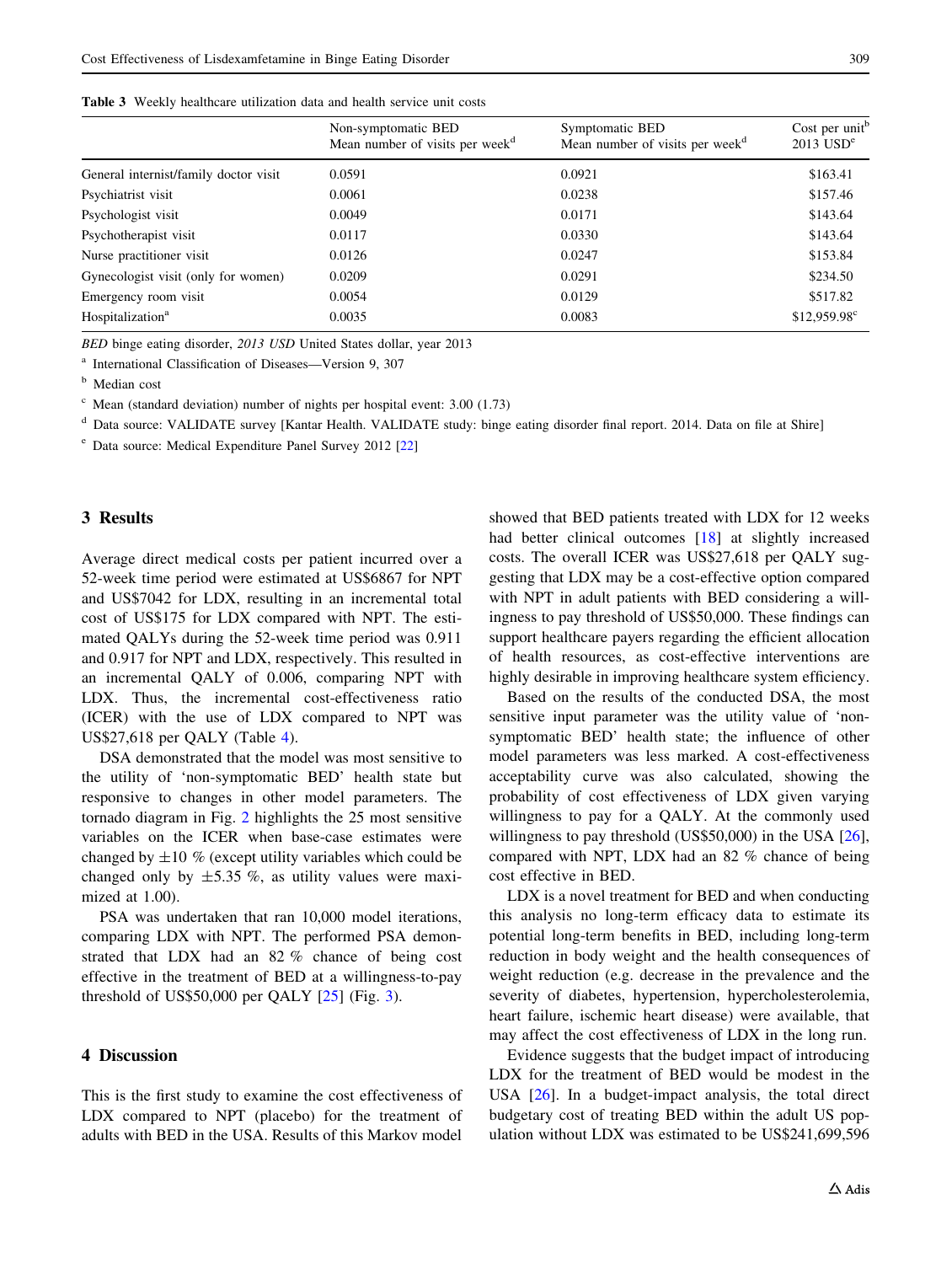<span id="page-5-0"></span>Table 4 Cost-effectiveness analysis results (US\$)

| Outcome                          | Lisdexamfetamine<br>dimesylate | No pharmacotherapy | Difference   |  |
|----------------------------------|--------------------------------|--------------------|--------------|--|
| Total cost                       | \$7,041.92                     | \$6,866.52         | \$175.41     |  |
| QALY                             | 0.9171                         | 0.9108             | 0.0064       |  |
| ICER                             |                                |                    | \$27,617.56  |  |
| Average costs per patient        |                                |                    |              |  |
| Drug                             | \$541.82                       | \$0.00             | \$541.82     |  |
| Primary care <sup>a</sup>        | \$869.31                       | \$903.66           | $-$ \$34.35  |  |
| Out-patient<br>care <sup>b</sup> | \$657.62                       | \$699.43           | $-$ \$41.80  |  |
| Emergency<br>room                | \$288.58                       | \$307.12           | $-$ \$18.54  |  |
| Hospitalization                  | \$4,659.70                     | \$4,956.31         | $-$ \$296.61 |  |
| Adverse events                   | \$24.89                        | \$0.00             | \$24.89      |  |
|                                  |                                |                    |              |  |

ICER incremental cost-effectiveness ratio, QALY quality-adjusted life year

<sup>a</sup> Costs of general internist/family doctor visit and nurse practitioner visit

<sup>b</sup> Costs of gynecologist visit (only for women), psychiatrist visit, psychologist visit, and psychotherapist visit



Fig. 2 Tornado diagram presenting the impact of changing the 25 most sensitive variables on the ICER. BE binge eating, BED binge eating disorder, ICER incremental cost-effectiveness ratio, LDX

over one year [[26\]](#page-7-0). If LDX were to treat 17.5 % of patients diagnosed with BED, then the expected total annual budget would increase by US\$1,069,080 in the USA, which would be primarily due to the drug cost of LDX, as there would be expected healthcare utilization costs savings of US\$2,257,096 [\[26](#page-7-0)].

The findings of this cost-effectiveness analysis should be considered in the light of the following limitations:

• Although, Markov health states were constructed in accordance with the DSM-5 criteria, health states were solely based on the frequency of binge eating episodes. Other disease severity symptoms such as psychological distress or obsessive/compulsive behavior were not taken into account.

Lisdexamfetamine dimesylate, NPT no pharmacotherapy, trans prob transition probability

- Patients treated with LDX were assumed to take the drug for 12 weeks in accordance with the two phase III pivotal clinical trials; at this time long-term efficacy data were not available to establish treatment duration.
- Steady relapse was assumed after LDX treatment was completed; no data exist on recurrence and remission of BED after the discontinuation of LDX therapy.
- It is worth noting that cost of hospitalization was not specific to BED, but to International Classification of Diseases—Version 9 (ICD-9) 307 'special symptoms or syndromes not elsewhere classified'. The reason for this was that BED is not recognized in ICD, which is the official system of assigning codes to diagnoses in the USA, BED can be coded under 307.5 'eating disorder,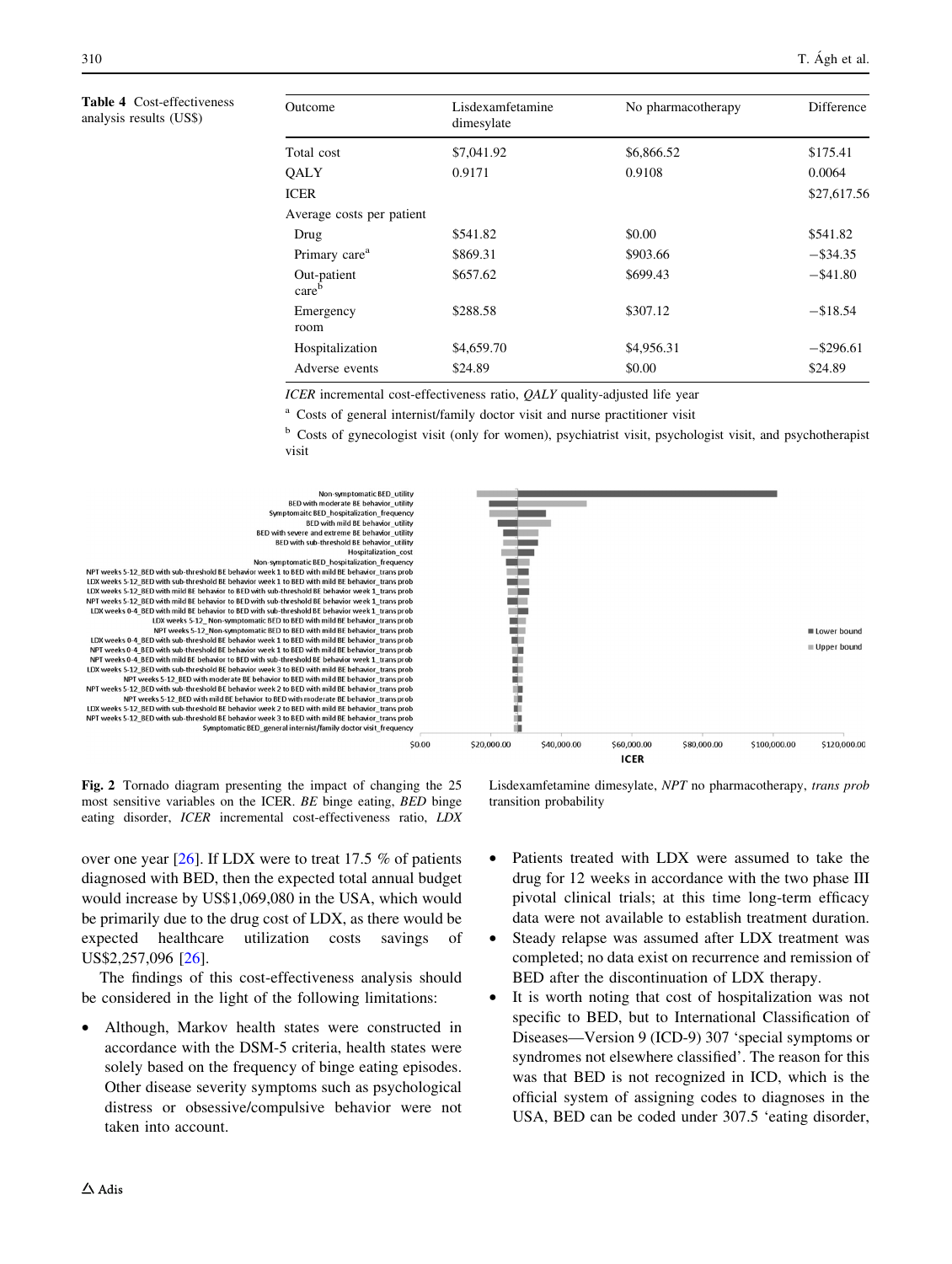<span id="page-6-0"></span>Fig. 3 Cost-effectiveness acceptability curve of the probabilistic sensitivity analysis



unspecified' (EDNOS); however, cost data for 4-digit ICD codes are not available in Medical Expenditure Panel Survey (MEPS).

The present study might be cautiously generalized to real-world setting, since effectiveness parameters, such as medication adherence and discontinuation rates, can be considerably different. We chose not to account with medication adherence in this analysis as the majority of subjects in the pivotal clinical trials were adherent to LDX [\[18](#page-7-0)] and no real-world data on adherence to LDX in BED exist.

## 5 Conclusions

Treatment of BED with LDX showed an increase in QALYs at an acceptable cost and is considered cost effective at the commonly used willingness-to-pay threshold (US\$50,000) in the USA. Based on the available evidence the current model focused on short-term benefits only; however, additional scientific evidence supporting long-term benefits may further validate the health economic results.

Acknowledgments Editorial assistance in the form of proofreading, and copyediting was provided by Complete Healthcare Communications, Inc. (CHC, Chadds Ford, PA, US).

#### Compliance with Ethical Standards

Funding This study was financially supported by Shire (Wayne, PA, US).

Conflict of interest statement TA, BN, and ZV are employees of the Syreon Research Institute (Budapest, Hungary) which received funding for this research from Shire Development LLC. MP was employee and stock holder of Shire when the study was completed. JL is an employee of the University of Montreal (Montreal, Canada) with funding provided by Shire Development LLC.

Author contribution TA was involved in model design, analysis and interpretation of data, model programming, interpretation of model results, and writting the manuscript. MP was involved in model design, interpretation of model results, the review of all versions of the manuscript. BN was invloved in model design and programming, interpretation of model results, and the review of all versions of the manuscript. JL was involved in model design, model review, and the review of all versions of the manuscript. ZV was involved in model design, statistical analysis, model programming, interpretation of model results, and the review of all versions of the manuscript. All authors approved the final version of the manuscript.

Open Access This article is distributed under the terms of the Creative Commons Attribution-NonCommercial 4.0 International License (http://creativecommons.org/licenses/by-nc/4.0/), which permits any noncommercial use, distribution, and reproduction in any medium, provided you give appropriate credit to the original author(s) and the source, provide a link to the Creative Commons license, and indicate if changes were made.

## References

- 1. American Psychiatric Association. Diagnostic and statistical manual of mental disorders. 5th ed. Arlington: American Psychiatric Association; 2015.
- 2. Agh T, Kovacs G, Pawaskar M, Supina D, Inotai A, Voko Z. Epidemiology, health-related quality of life and economic burden of binge eating disorder: a systematic literature review. Eat Weight Disord. 2015;20:1–12.
- 3. Hudson JI, Hiripi E, Pope HG Jr, Kessler RC. The prevalence and correlates of eating disorders in the National Comorbidity Survey Replication. Biol Psychiatry. 2007;61:348–58.
- 4. Kessler RC, Berglund PA, Chiu WT, Deitz AC, Hudson JI, Shahly V, Aguilar-Gaxiola S, Alonso J, Angermeyer MC, Benjet